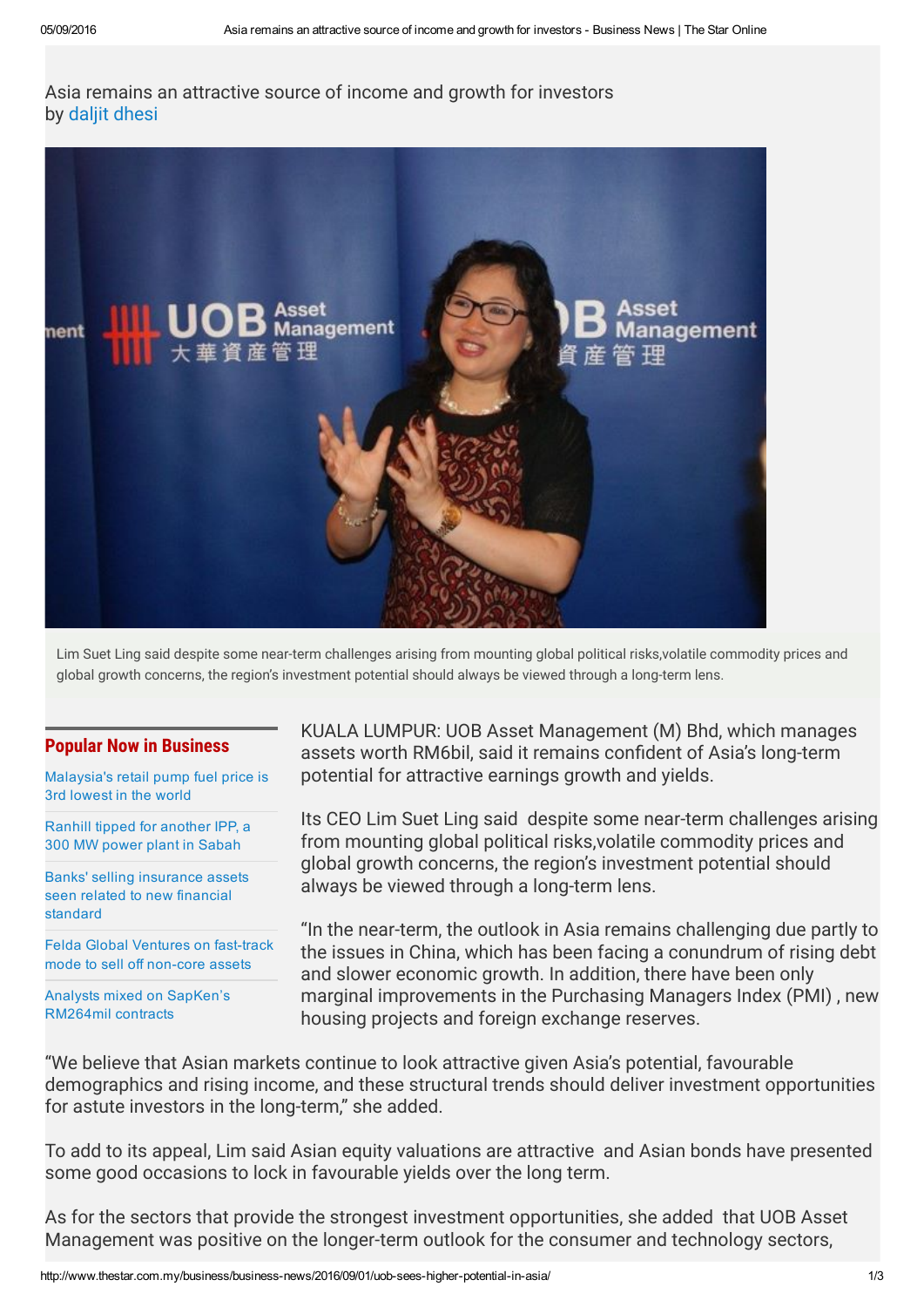noting these sectors benefit from exposure to strong domestic demand and e-commerce growth in the emerging economies.

She said the asset management company also see opportunities within niche segments across highgrowth industries. "Rising internet and smartphone penetration is expected to accelerate technological disruption across various sectors including retail, financial services, travel and transportation," Lim said.

This trend, she added presents rich bottom-up stock picking opportunities where UOB Asset Management has the opportunity to invest into high-growth companies with strong financial fundamentals.

In addition, she said the asset management firm also like the infrastructure sector, particularly in member countries of Asean as the under-development in infrastructure in Asean countries presents investment opportunities.

The United Nations Conference on Trade and Development estimates that Asean would need at least US\$110bil in annual investment to fund power, transport, telecommunication, water and sanitation projects through to 2025.

Infrastructure development would have a longer-term positive impact on the rest of the economy,helping to improve productivity and connectivity, thereby allowing economic growth to accelerate.

On the performance of Malaysia's financial markets by year-end, Lim believe that prospects for the domestic bourse are better this year compared with last year.

"This is because some factors that were a drag on the market last year,namely the weak Ringgit, low oil prices, muted consumer sentiment, uncertainty in China and foreign portfolio outflows, are showing signs of improvement.

"Our forecast is for Malaysia's gross domestic product (GDP) growth to pick up in the second half of the year. Our view is underpinned by rising consumer sentiment and infrastructure spending. We also expect Malaysia, a major oil-exporting country, to benefit from higher oil prices following expectations for more balanced supply and demand levels over the next 12 months. Further, Malaysia could see positive impact from foreign portfolios looking for a laggard play,'' Lim said.

She added the recent strengthening of the Ringgit and stabilising oil prices are also expected to positively influence Malaysia's domestic bond market, noting that the continued monetary stimulus by global central banks could provide further support to local bond yields.

However, she cautioned that a potential interest rate hike by the US Federal Reserve may pose a headwind in the near-term.

With global bond yields at record lows, where does the asset management firm see value across the bond markets? For the long term, Lim likes emerging market (EM) bonds and its bond strategy for 2016 has been 'to buy the fear'. This means going against market sentiment and buying at lower prices when everyone is selling.

She added: "Over the last decade, we have seen EM bonds recover stronger than ever through different economic and financial crises. The asset class has matured and markets are also better managed with economic and financial safety buffers at hand to battle global headwinds.

"This asset class trades at a tighter spread than developed market bonds, and there are always opportunities to buy into mis-priced bonds at attractive prices even during times of uncertainty. This